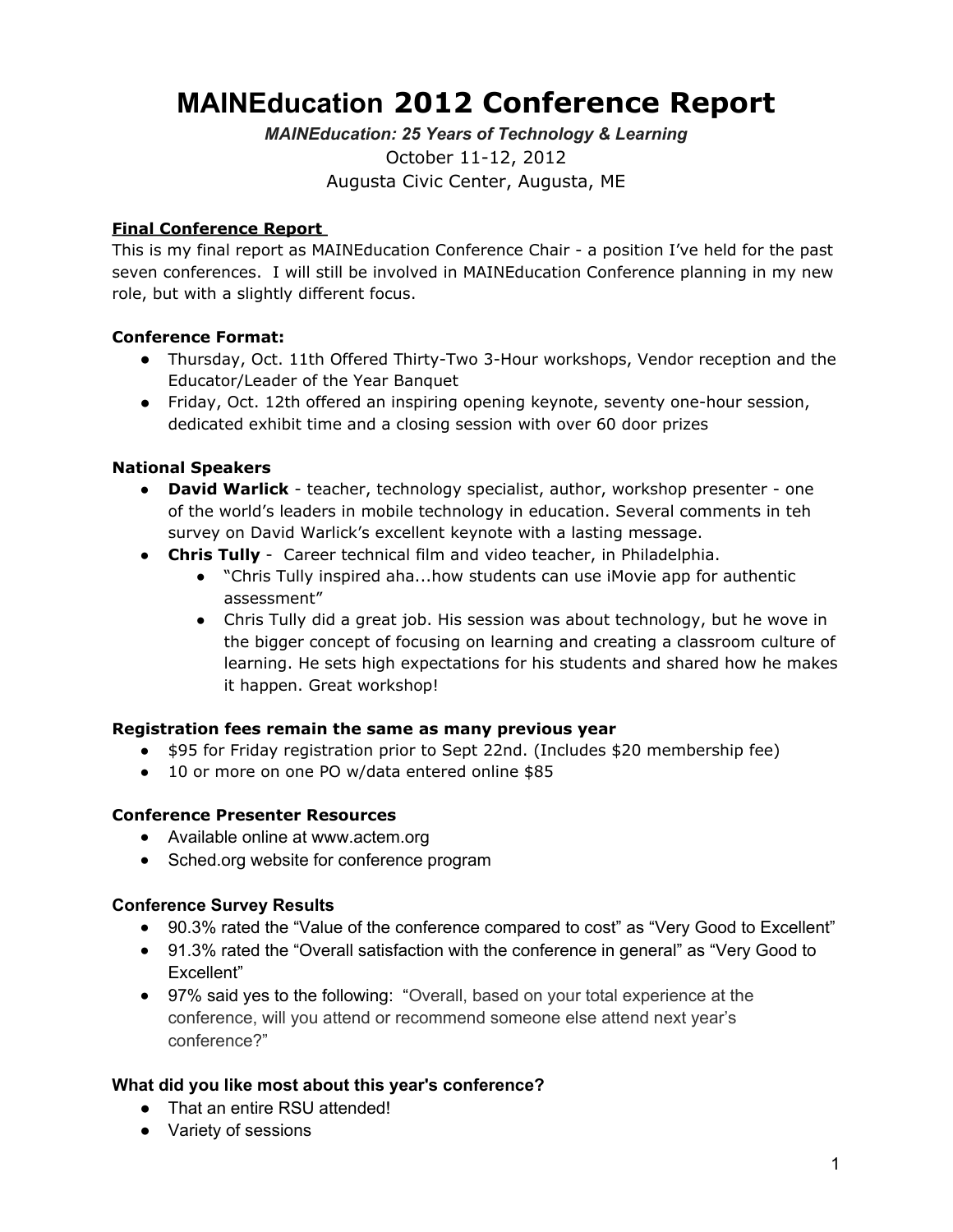- Thursday workshops 3-hour workshops
- I really liked APPy Hour!
- Best of the Web had great resources!
- This conference is always a great refresher and motivator.
- I liked the History area of old technology for the 25th anniversary of the conference.
- I love being able to collaborate with teachers who are enthusiastic about using technology.
- Vendors I got many tips and suggestions for issues I am having.
- I like the two day format
- Too many things to name just one. I loved the two 3 hour sessions on Thursday but I enjoyed the sessions on Friday as well.
- David Warlick was a great keynote speaker.

## **What suggestion/s would you have for next year's conference committee?**

- Suggest that more schools follow RSU1's lead. I wish my whole staff would be sent like **Bath!**
- If there just were a way to be able to offer more opportunity for people to attend more of the workshops.
- Have longer sessions, just less sessions, more like Thursday.
- A larger venue it was REALLY packed everywhere that I went (sessions, lunch, vendor area).
- I would love to see more sessions offered that are geared more for the tech support side of attendees.
- People should pre-register for sessions, and possible place a limit on how many can attend based on space and topics covered. Sessions should also be longer
- Several comments about cold rooms and long lunch lines
- You're doing everything right. This is better than McAuliffe, and the best tech conference in the East.
- Don't need to change much; there is time for people to network and the sessions are quite informative.

| MAINEducation 2012 Conference Planning Committee |                                     |                                  |  |  |  |  |
|--------------------------------------------------|-------------------------------------|----------------------------------|--|--|--|--|
| Name                                             | <b>Position</b>                     | School/Organization              |  |  |  |  |
| Gary Lanoie                                      | MAINEducation 2012 Conference Chair | <b>ACTEM</b>                     |  |  |  |  |
| Craig Dickinson                                  | <b>ACTEM Business Manager</b>       | <b>ACTEM</b>                     |  |  |  |  |
| <b>Crystal Priest</b>                            | <b>ACTEM Past President</b>         | SAD #4 - Guilford                |  |  |  |  |
| <b>Michael Richards</b>                          | <b>ACTEM President</b>              | <b>Wells Ogunguit CSD</b>        |  |  |  |  |
| Alice Barr                                       |                                     | <b>Yarmouth Schools</b>          |  |  |  |  |
| Elaine Bartley                                   |                                     | <b>UMaine Adjunct Instructor</b> |  |  |  |  |
| Maya Crosby                                      |                                     | Lincoln Academy                  |  |  |  |  |
| Cynthia Curry                                    |                                     | <b>Educational Consultant</b>    |  |  |  |  |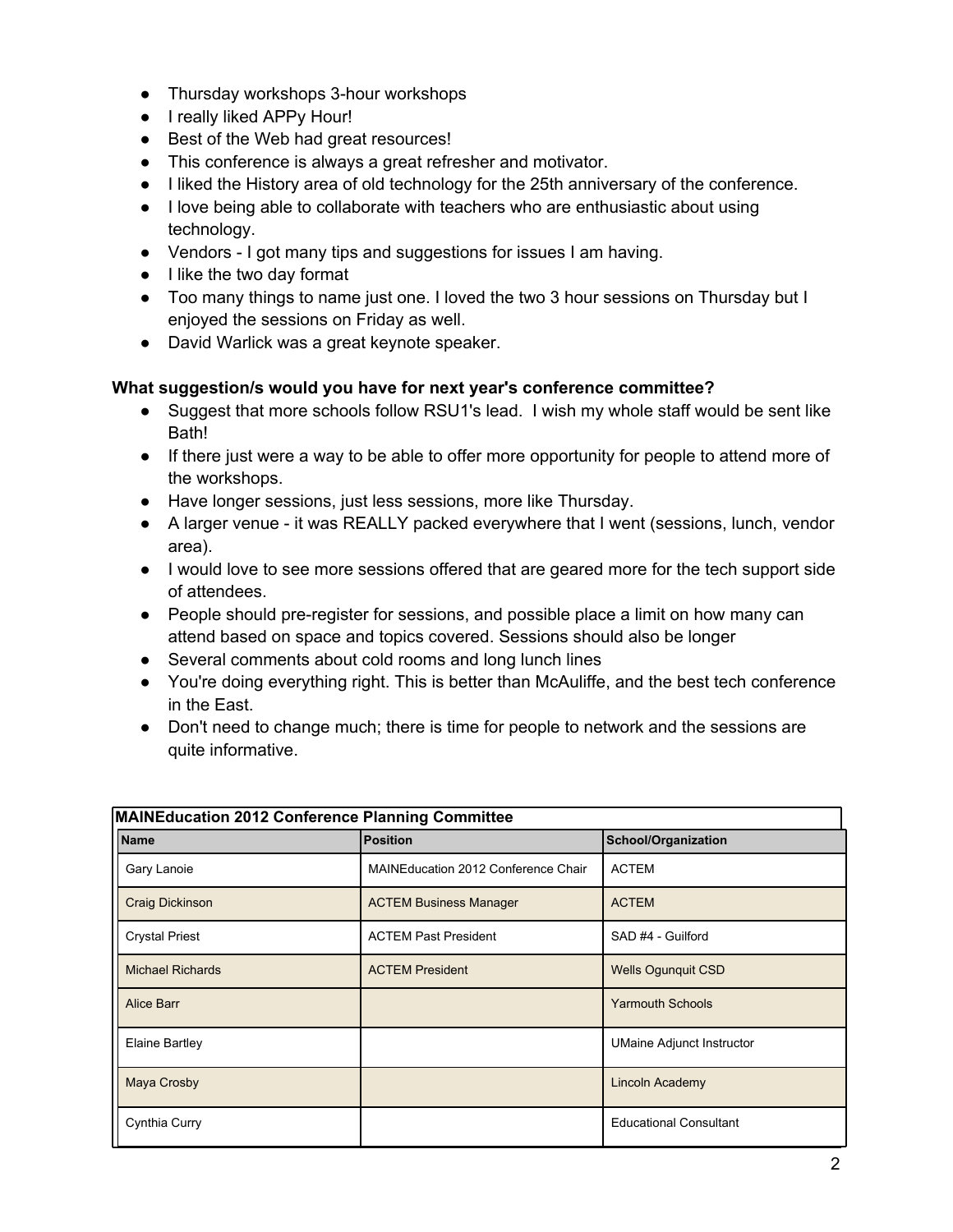| <b>Barbara Greenstone</b>                                         |  | Maine Learning Technology Initiative               |  |  |  |  |
|-------------------------------------------------------------------|--|----------------------------------------------------|--|--|--|--|
| Rachel Guthrie                                                    |  | So. Maine Community College                        |  |  |  |  |
| <b>Dennis Kunces</b>                                              |  | Maine Dept. of Education                           |  |  |  |  |
| Peter Mullen                                                      |  | Windham / Raymond Schools                          |  |  |  |  |
| <b>John Newlin</b>                                                |  | Maine International Center for Digital<br>Learning |  |  |  |  |
| Cheryl Oakes                                                      |  | Wells Ogunguit CSD                                 |  |  |  |  |
| <b>Heather Perry</b>                                              |  | Superintendent of Schools MSAD 3                   |  |  |  |  |
| Jaime Steward                                                     |  | MSAD #74                                           |  |  |  |  |
| <b>Vincent Vanier</b>                                             |  | Madawaska Schools                                  |  |  |  |  |
| Special Thanks to the Conference Planning Committee & ACTEM Board |  |                                                    |  |  |  |  |

# **MAINEducation Conference Stats and Bottom Line:**

This chart shows the growth and history of the last seven MAINEducation conferences with myself as Conference Chair and Craig Dickinson as the ACTEM, Business Manager. Thursday and Friday attendee counts do not include the exhibitor also in attendance at the conference. IN 2012, for example, we had an additional 152 exhibitor representatives in the building on Friday.

|                                     | 2006     | 2007     | 2008      | 2009      | 2010                    | 2011                    | 2012                    |
|-------------------------------------|----------|----------|-----------|-----------|-------------------------|-------------------------|-------------------------|
| <b>Friday</b><br><b>Attendees</b>   | 743      | 871      | 1009      | 1006      | 975                     | 854                     | 885*                    |
| <b>Thursday</b><br><b>Attendees</b> | 49       | 126      | 227       | 271       | AM 237<br><b>PM 305</b> | AM 194<br><b>PM 208</b> | AM 212<br><b>PM 217</b> |
| <b>Income</b>                       | \$65,789 | \$83,656 | \$101,333 | \$120,741 | \$128,858               | \$116,864               | \$130,441               |
| <b>Expenses</b>                     | \$42,647 | \$60,856 | \$70,458  | \$79,245  | \$91,279                | \$87,292                | \$90,358                |
| <b>Profit</b>                       | \$23,142 | \$22,800 | \$30,875  | \$41,496  | \$37,579                | \$29,572                | \$40,083                |

*\*RSU #1 Bath brought their entire staff of 253 to attend MAINEducation 2012*

My goal for MAINEducation over the years was to provide a high quality professional development experience to Maine education at a reasonable price. I also wanted to bring to ACTEM's annual conference some of the national leaders in education and technology so that Maine educators could learn and be inspired by their expertise. Hopefully I've accomplished that goal and I'm confident our new conference leadership will continue on this same path.